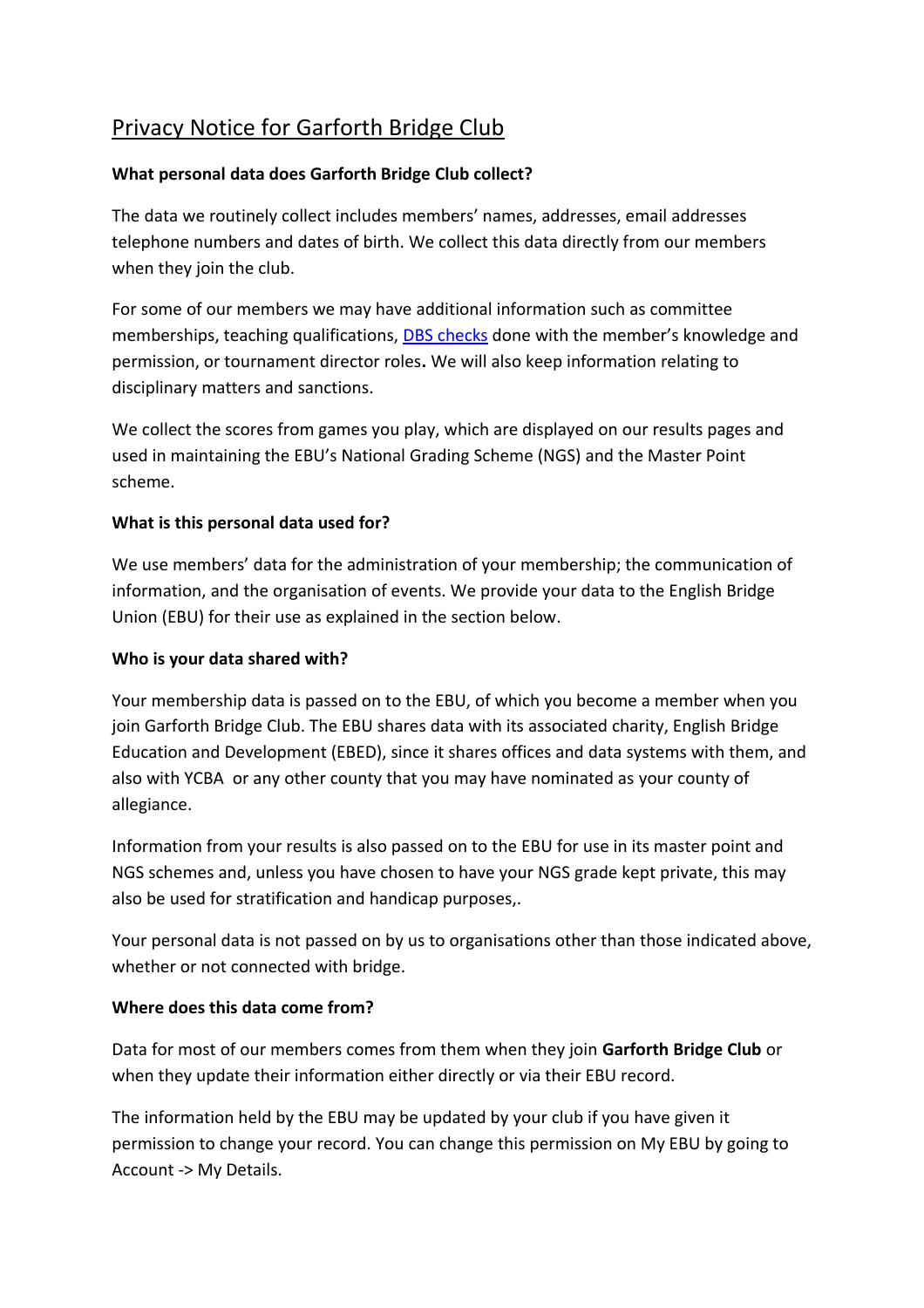If you are a direct member of the EBU, you will instead have provided your personal data directly to us when you joined Garforth Bridge Club**,** or when you updated your record with us.

Scoring data comes directly from the results of the club games in which you play.

#### **How is your data stored?**

This information is mainly stored **in digital form on computers**. We use a club computer as our data processor for this purpose. Any information that is stored remotely is stored in compliance with the GDPR.

#### **Who is responsible for ensuring compliance with the relevant laws and regulations?**

Under the GDPR (General Data Protection Regulation) we do not have a [statutory](https://ico.org.uk/for-organisations/guide-to-the-general-data-protection-regulation-gdpr/accountability-and-governance/data-protection-officers/)  [requirement to have a Data Protection Officer.](https://ico.org.uk/for-organisations/guide-to-the-general-data-protection-regulation-gdpr/accountability-and-governance/data-protection-officers/) The person who is responsible for ensuring Garforth Bridge Club discharges its obligations under the GDPR is the Secretary.

#### **Who has access to your data?**

Members of the committee of Garforth Bridge Club have access to members' data in order for them to carry out their legitimate tasks for the organisations.

Sub-contractors of Garforth Bridge Club may be given access to data for specific tasks, such as sending mailings. They are not free to use it for any other purpose.

## **What is the legal basis for collecting this data?**

Garforth Bridge Club collects personal data that is necessary for the purposes of its *legitimate interests* as a membership organisation and participant in an internationally recognised and regulated, competitive mind sport.

For some data, such as that relating to financial matters, the basis for its collection and retention is to comply with our legal obligations.

Similarly, personnel data is kept in compliance with our legal obligations.

## **How you can check what data we have about you?**

If you want to see the basic membership data we hold about you, you should contact the membership secretary**.**

You can contact us with a ["Subject Access Request"](https://ico.org.uk/for-the-public/personal-information/) if you want to ask us to provide you with any other information we hold about you. If you are interested in any particular aspects, specifying them will help us to provide you with what you need quickly and efficiently. We are required to provide this to you within one month.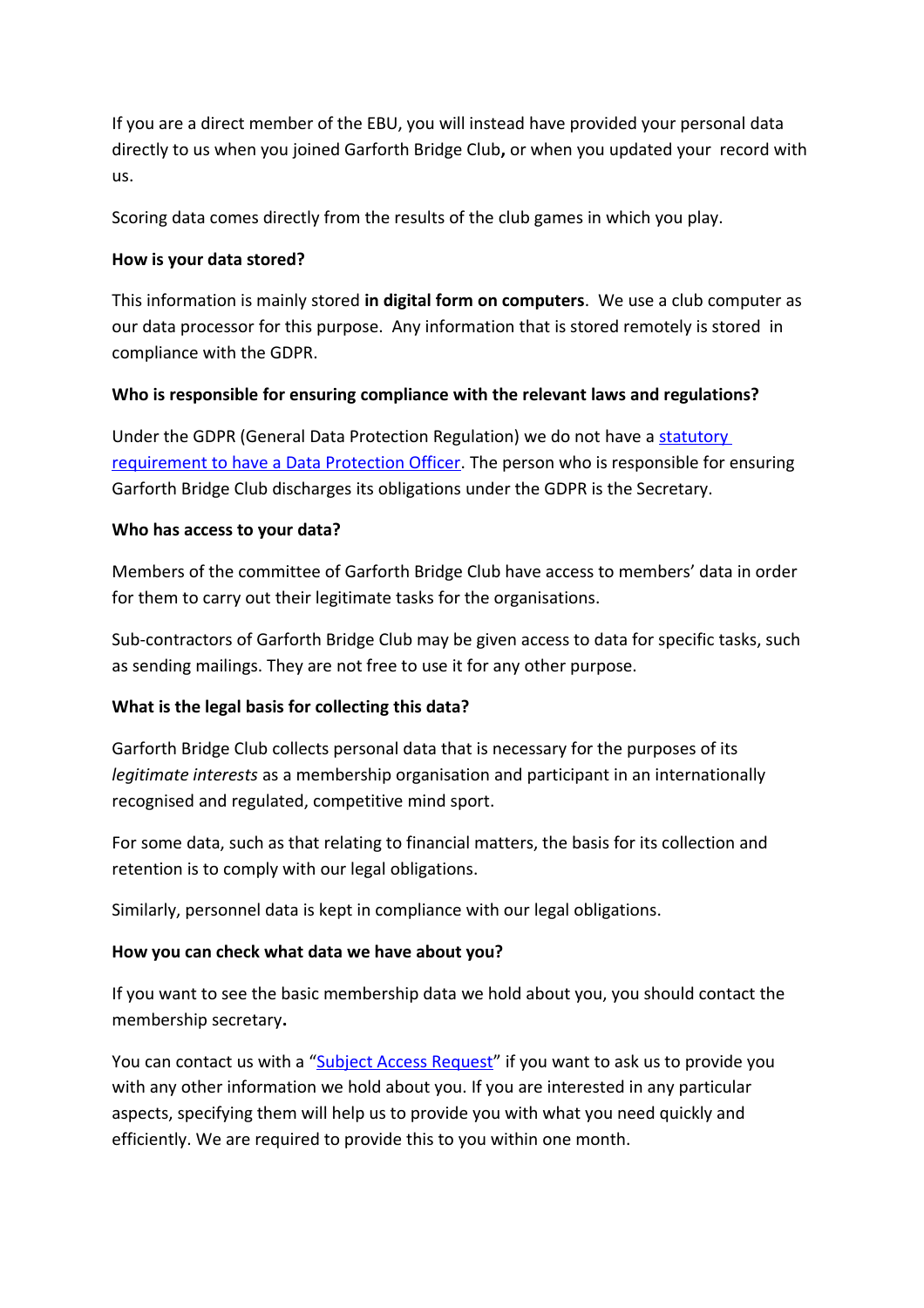There is not usually a fee for this, though we can charge a reasonable fee based on the administrative cost of providing the information if a request is manifestly unfounded or excessive, or for requests for further copies of the same information.

# **Does Garforth Bridge Club collect any "special" data?**

The GDPR refers to sensitive personal data as "special categories of personal data".

We do not record any such special data/Of these categories, the only data we record relates to the disabilities of members who have explicitly requested it to be recorded for the purpose of giving them stationary positions in our competitions (which we aim to do wherever feasible). If you wish to change this data on your record you can do so at any time by contacting the Secretary.

# **How can you ask for data to be removed, limited or corrected?**

There are various ways in which you can limit how your data is used.

- If you wish you could become an "anonymous" member. This would involve you having a pseudonym with an EBU number under which you would play. If you do this however, *you would not be able to access any EBU membership benefits such as the magazine or playing in EBU tournaments.*
- You could maintain your club membership with your correct name but with limited contact details. However, we do need to have at least one method of contacting you. You could for example simply maintain an up-to-date email address, but of course this would limit what we and the EBU are able to provide you with in the way of written information, so you would not be able to get *English Bridge* in printed form or any other benefits that require a mailing address.
- You do not need to provide us with your date of birth unless you wish to enter agelimited (junior or seniors) events or gain concessions based on age.
- If you do not want your NGS grade to be public, you may choose for it to be kept private. You can change this option as often as you wish.
- You may choose not to appear in master point promotions lists.
- You may choose not to receive information emails from Garforth Bridge Club (we do not send any out on behalf of other organisations).
- Any of these options can be implemented for your club membership by contacting the membership secretary.
- Any of these options can be implemented for your EBU membership by logging on to My EBU, going to Account –> My Details and editing your record there, either to